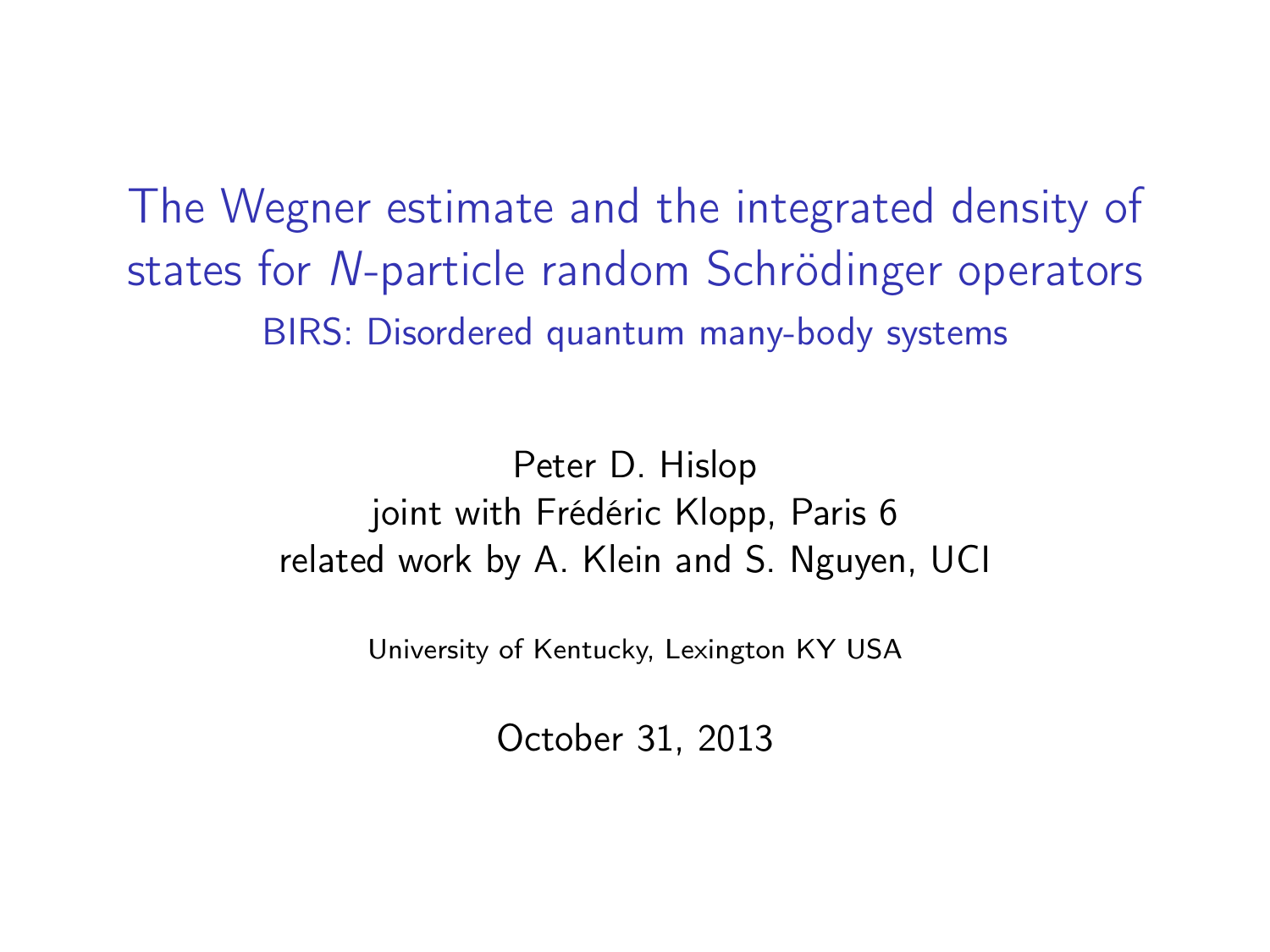# Outline of the talk

- 1. The model of N-particle random Schrödinger operators
- 2. Main results:
	- $\triangleright$  Wegner estimate
	- $\blacktriangleright$  Integrated density of states
- 3. Related works
- 4. Sketch of the proof
	- $\triangleright$  Klein's scale-free unique continuation principle for spectral projectors
	- $\triangleright$  scUCPSP for N-particle random Schrödinger operators
	- $\triangleright$  spectral averaging and exponential decay
- 5. Two region Wegner estimates
- 6. Application to the Delone-Anderson model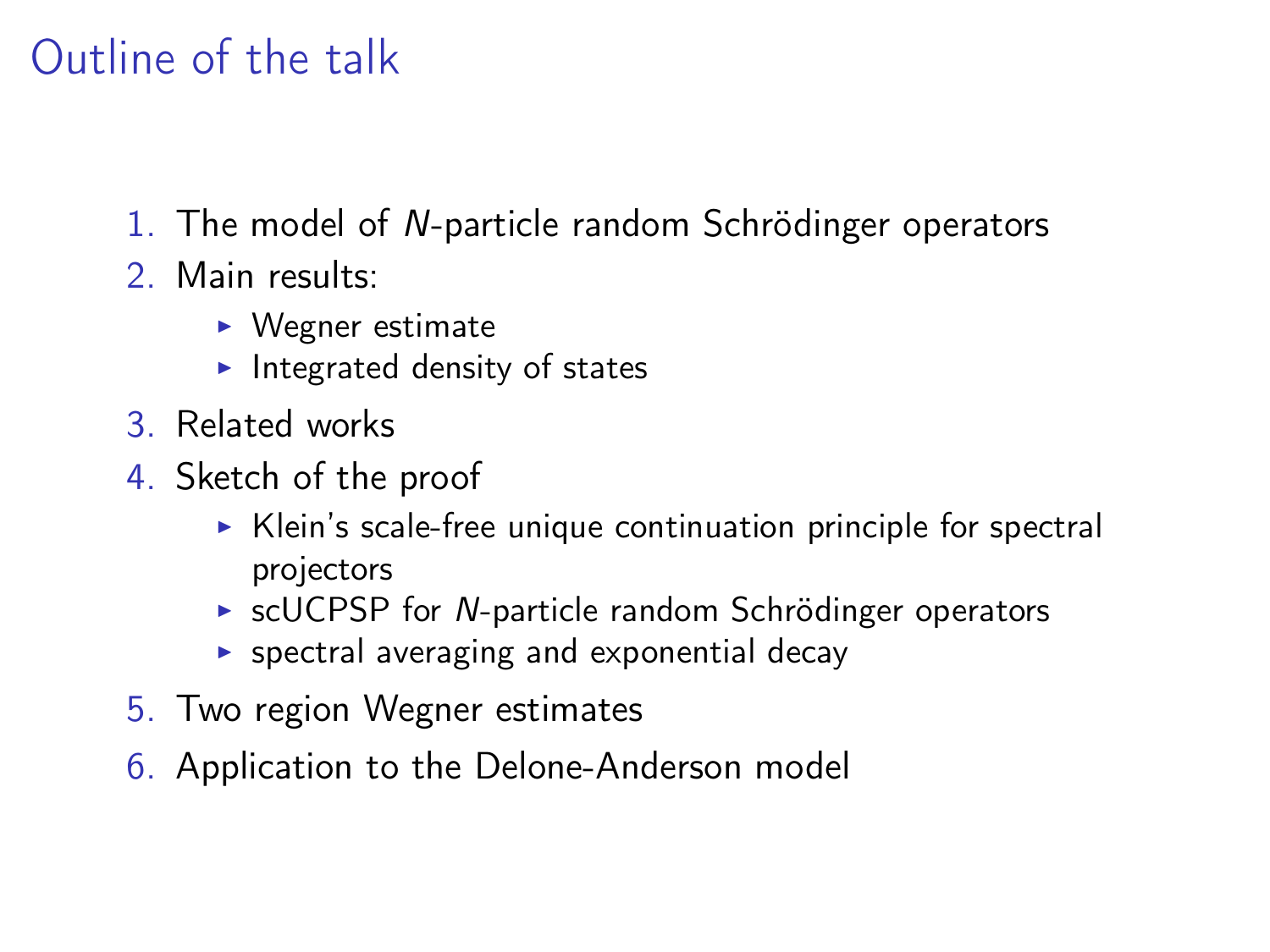# N-body random Schrödinger operators-1

Model of N-quantum particles in  $\mathbb{R}^d$  moving in a random potential. Hilbert space:  $L^2(\mathbb{R}^{Nd})$  or symmetric or antisymmetric subspaces.

 $\triangleright$  The unperturbed N-body interacting Hamiltonian  $H_{0,N}$ :

$$
H_{0,N}=-\sum_{j=1}^N\Delta_j+U(x_1,\ldots,x_N),
$$

where  $U$  is a bounded and vanishes at infinity, for example, pair interactions:

$$
\sum_{1\leq j < k\leq N} U(x_j - x_k).
$$

 $\blacktriangleright$  The full N-body random Hamiltonian:

$$
H_{\omega,N}=H_{0,N}+\sum_{i=1}^N V_{\omega}(x_i),
$$

where  $V_{\omega}(x_i)$  is a one-body random Anderson-type potential.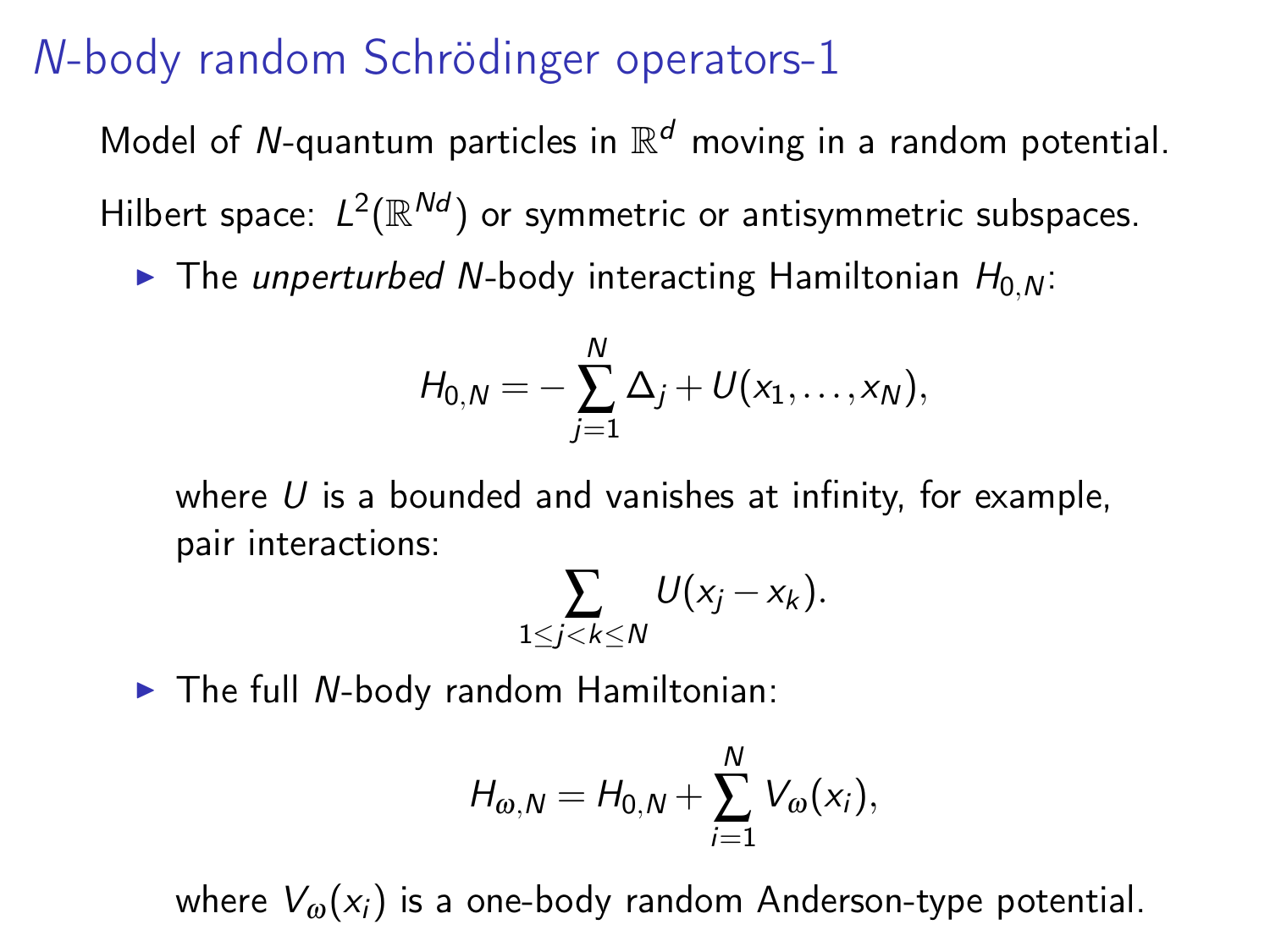N-body random Schrödinger operators-2

Anderson-type random potential:

$$
V_{\omega}(x_i)=\sum_{j\in\mathbb{Z}^d}\omega_ju(x_i-y_j).
$$

- ► Random variables:  $\{\omega_i\}_{i\in\mathbb{Z}^d}$  independent random variables with probability measures having compact support  $[0, M]$ .
- ► Single-site potential:  $u \in L_0^{\infty}({\mathbb R}^d)$  and strictly positive on a ball:  $u > \varepsilon \chi_{\Lambda_\ell(0)},$  some finite  $\varepsilon > 0$  and  $\ell > 0.$
- ► Points:  $\{y_j\}$  located in  $\Lambda_1(j)$ , for  $j \in \mathbb{Z}^d$ , so that for some  $0 < \delta < 1/2$ ,  $B_{\delta}(y_j) \subset \Lambda_1(j)$ .

Mostly interested in u with small support: supp  $u \subset \Lambda_1(0)$ .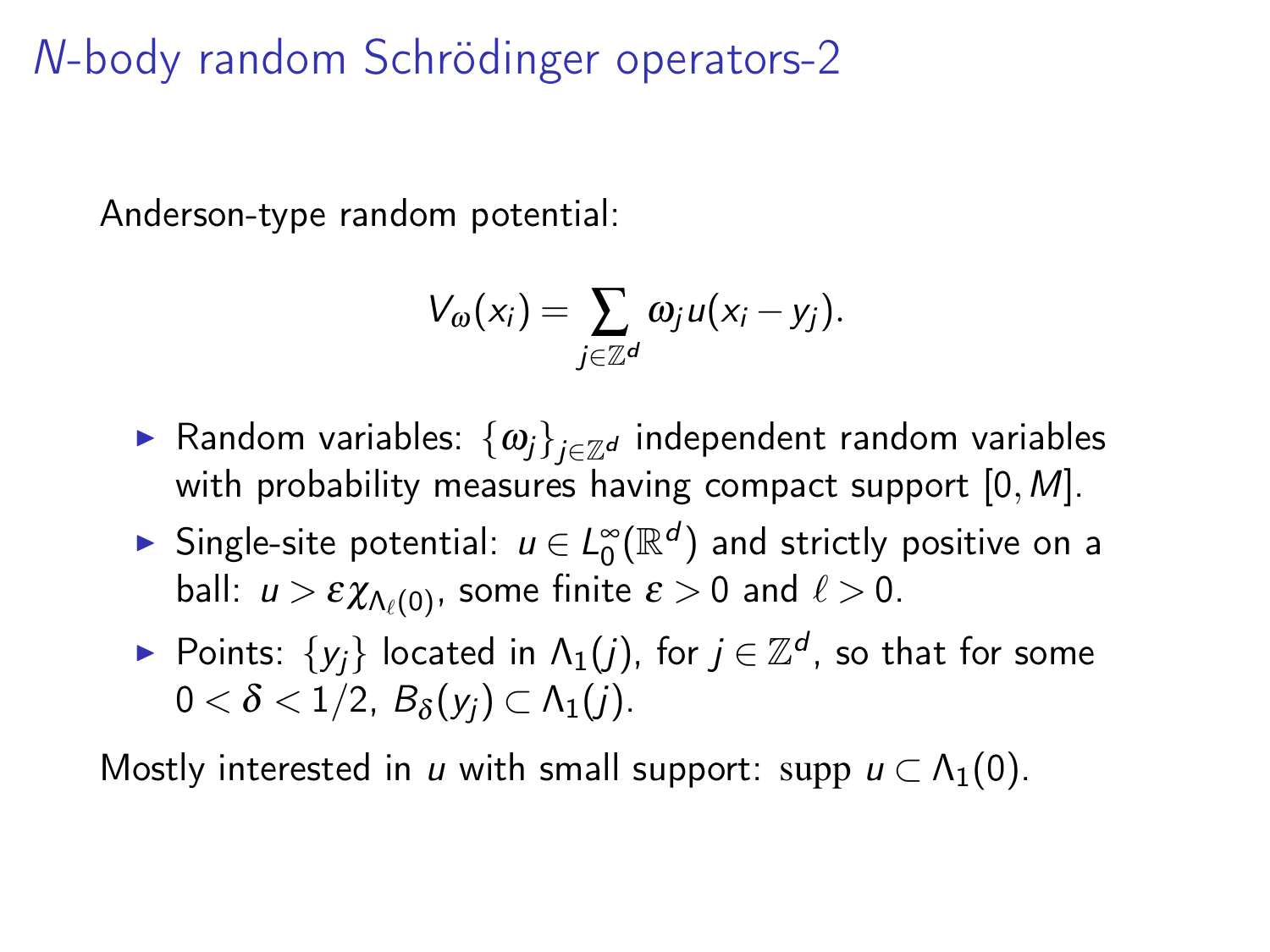# N-body random Schrödinger operators-3

Wegner estimate: Restrict  $H_{\omega,N}$  to a region  $\Lambda \subset \mathbb{R}^{Nd}$ :  $H^\Lambda_{\omega,N}$ Fix  $E_0$ , What is  $\mathbb{P}\{\text{dist}(\sigma(H^{\Lambda}_{\omega,N}),E_0) < \varepsilon\}$ ? GOAL: Bound in terms of |Λ| and ε

### Local operators

## Definition An N-particle rectangle is a product

$$
\Lambda_{\mathsf{L}}((j_1,\ldots,j_N))=\Lambda_{L_1}(j_1)\times\cdots\times\Lambda_{L_N}(j_N)
$$

where  $j_i \in \mathbb{Z}^d$  and  $L_j > 0$ . For a box, write  $\Lambda_L$  if  $L_1 = L_2 = \cdots = L_N$ .

Finite volume operators  $H^\Lambda_{\omega, N}$ : Restrict  $H_{0,N}$  to  $\Lambda$  and take

$$
V_{\omega}^{(\Lambda)}(x_1,\ldots,x_N)=\sum_{i=1}^N\left(\sum_{j\in\Lambda_{L_i}\cap\mathbb{Z}^d}\omega_jv_j(x_i-y_j)\right)
$$

Sum over random variables in each component box.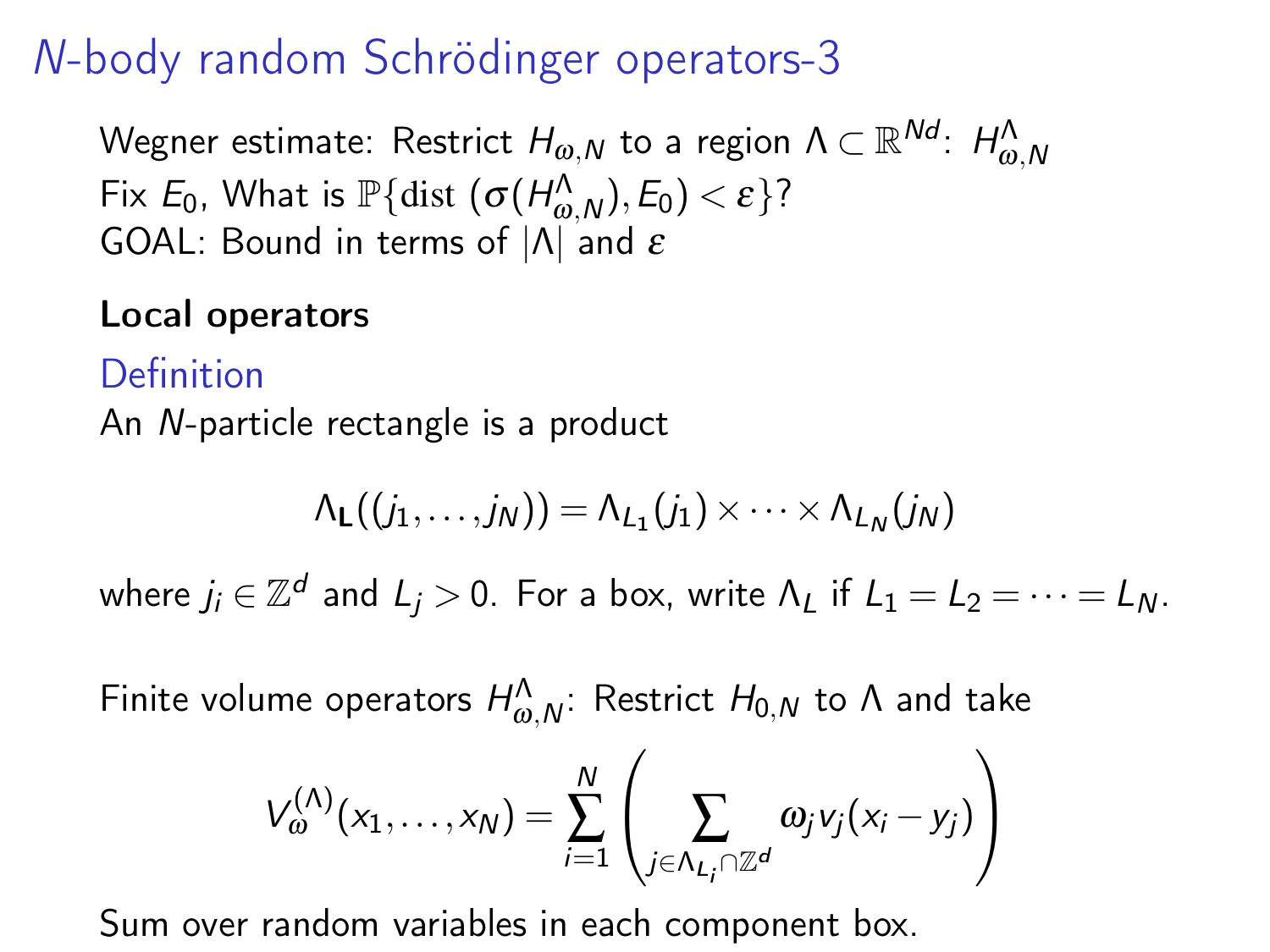# Wegner estimate for N-body random Schrödinger operators

Restriction of the Hamiltonian  $H_{\omega,N}$  to N-particle rectangles in  $\mathbb{R}^{\mathcal{N}d}$  with Dirichlet or periodic boundary conditions on  $\partial\Lambda.$ 

 $\blacktriangleright$  Levy concentration. Define conditional probability measures:

$$
\mu_j(E,E+|I|)=\mathbb{P}\{\omega_j\in [E,E+|I|]\mid (\omega_k)_{k\neq j}\}.
$$

and set

$$
s(|I|) = \sup_{j \in \mathbb{Z}^d} \mathbb{E} \{ \sup_{E \in \mathbb{R}} \mu_j([E, E + |I|]) \}
$$

 $\blacktriangleright$  Wegner estimate:

### Theorem

Let  $\Lambda \subset \mathbb{R}^{Nd}$  be an N-particle rectangle with  $L = \max_{i=1,...,N} L_i$ sufficiently large. For any  $E_0 > 0$ , let  $I = [I_-, I_+] \subset (-\infty, E_0] \subset \mathbb{R}$  be an energy interval with | I sufficiently small. There exists a constant  $0 < C(E_0, d, N, u, U) < \infty$  so that

 $\mathbb{P}\{\sigma(H^{\Lambda}_{\omega,N})\cap I\neq\emptyset\}\leq C(\bar{E}_0,d,N,u,U)s(|I|)|\Lambda|.$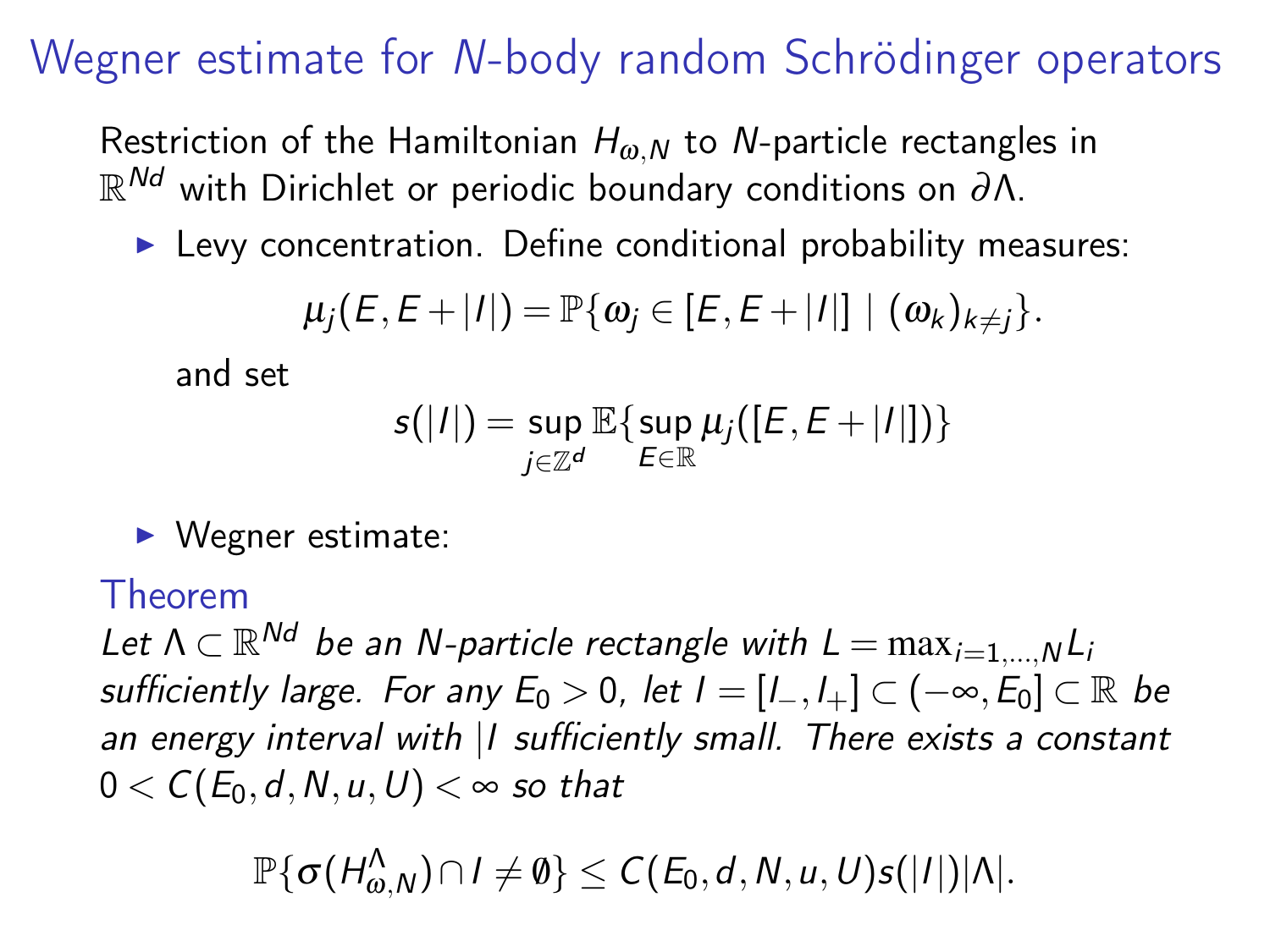Integrated density of states for N-body random Schrödinger operators-1

- $\triangleright$  Require: more regularity assumptions on probability distribution:  $\{\omega_i\}$  are *iid* with  $d\mu_0(\omega_0) = g(\omega_0)d\omega_0$ ,  $g\in L^\infty_0(\mathbb{R})$ , so that  $s(|I|)\leq \|g_0\|_\infty |I|.$
- ► Require: the regularity assumption that  $y_j = j \in \mathbb{Z}^d$
- $\triangleright$  Require: Interaction potential U is a pair-interactions potential

Let  $N_\Lambda(E)$  be the number of eigenvalues of  $H^\Lambda_{\omega,N}$  less than or equal to E.

#### Definition

The integrated density of states (IDS)  $N(E)$  is defined by

$$
N(E)=\lim_{|\Lambda|\to\infty}\frac{N_{\Lambda}(E)}{|\Lambda|},
$$

where  $Λ$  is an N-particle cube.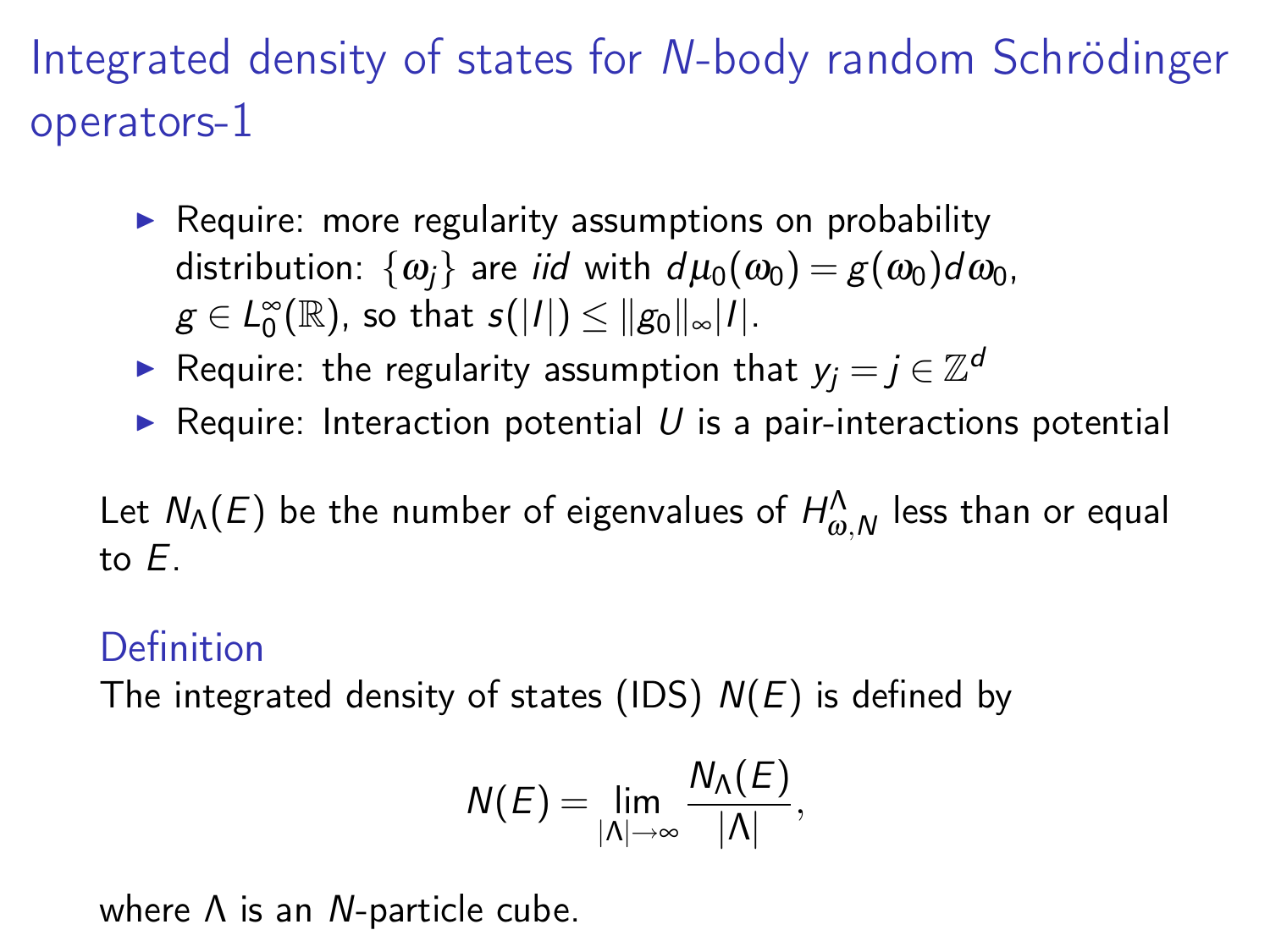Integrated density of states for N-body random Schrödinger operators-2

### Theorem

Assume that the random variables are independent and identically distributed and that the probability distribution is absolutely continuous with a bounded density. The integrated density of states  $N(E)$  for  $H_{\omega N}$  is locally uniformly Lipschitz continuous. The density of states dN/dE exists and is locally bounded.

Form of the IDS from Klopp and Zenk: The IDS  $N(E)$  is given by the free particle IDS Let  $N_1(E)$  be the IDS for  $H_{\omega,1} = -\Delta + V_{\omega}$  and let  $v_1$  be the corresponding DOS measure.

$$
N(E) = (N_1 * v_1 * v_1 \cdots * v_1)(E), N-times.
$$
 (1)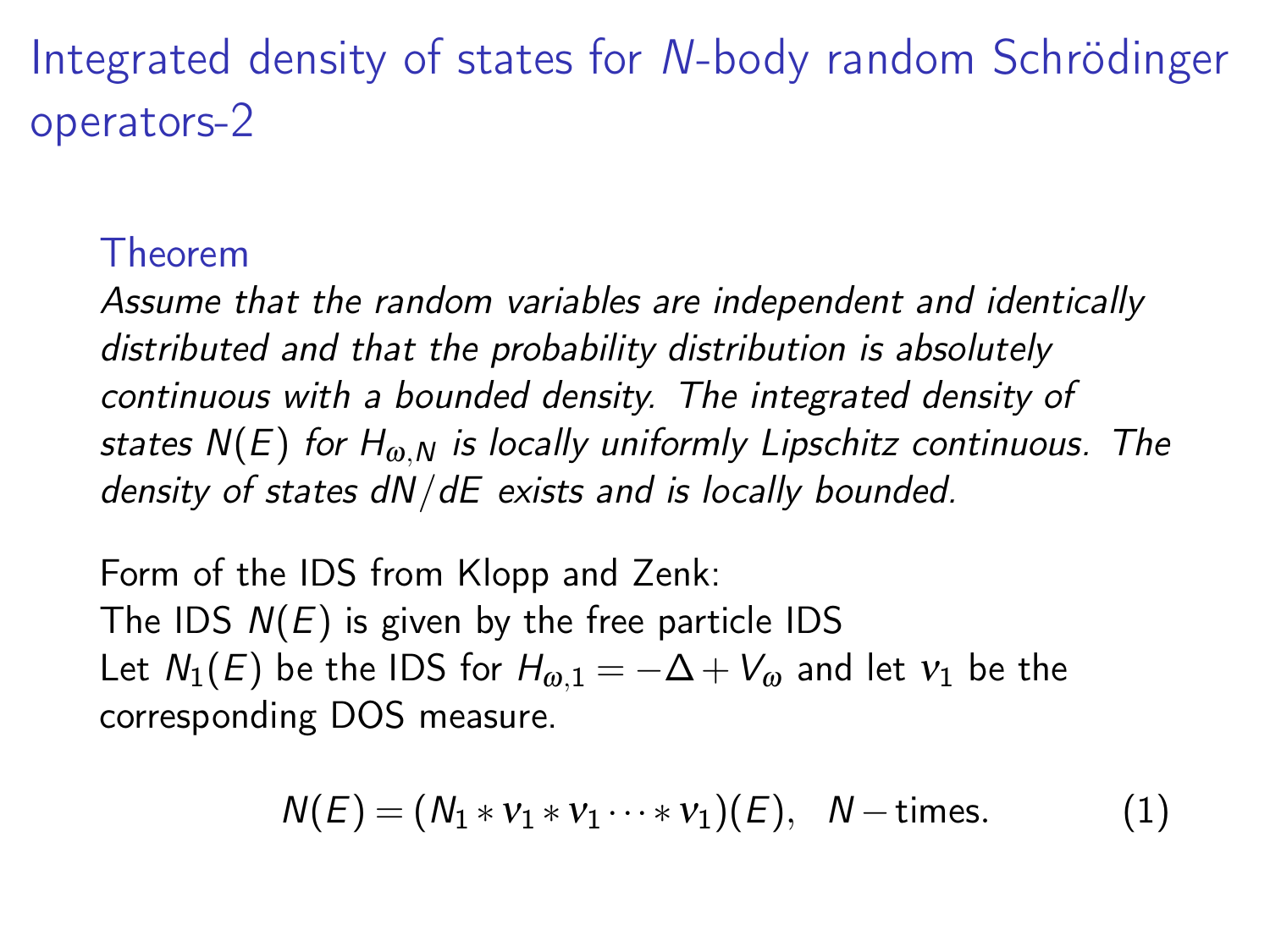Other recent results on N-body random Schrödinger operators

- 1. Wegner estimate:
	- $\blacktriangleright$  Chulaevsky and Suhov on  $\mathbb{Z}^d$
	- Kirsch on  $\mathbb{Z}^d$
	- Boutet de Monvel, Chulaevsky, Stollmann, Suhov on  $\mathbb{R}^d$
	- $\blacktriangleright$  Klopp and Zenk on  $\mathbb{Z}^d$  and  $\mathbb{R}^d$
- 2. Properties of the IDS
	- $\triangleright$  Klopp and Zenk
- 3. Localization
	- $\blacktriangleright$  Chulaevsky and Suhov on  $\mathbb{Z}^d$
	- Boutet de Monvel, Chulaevsky, Stollmann, Suhov on  $\mathbb{R}^d$
	- $\blacktriangleright$  Aizenman and Warzel on  $\mathbb{Z}^d$
	- $\blacktriangleright$  Klein and S. T. Nguyen on  $\mathbb{Z}^d$  and  $\mathbb{R}^d$

Analog of Kirsch on  $\mathbb{Z}^d$ ; extends Klopp and Zenk in removing the covering condition on  $\mathbb{R}^d$ , and the other works with the correct volume and Levy concentration dependance.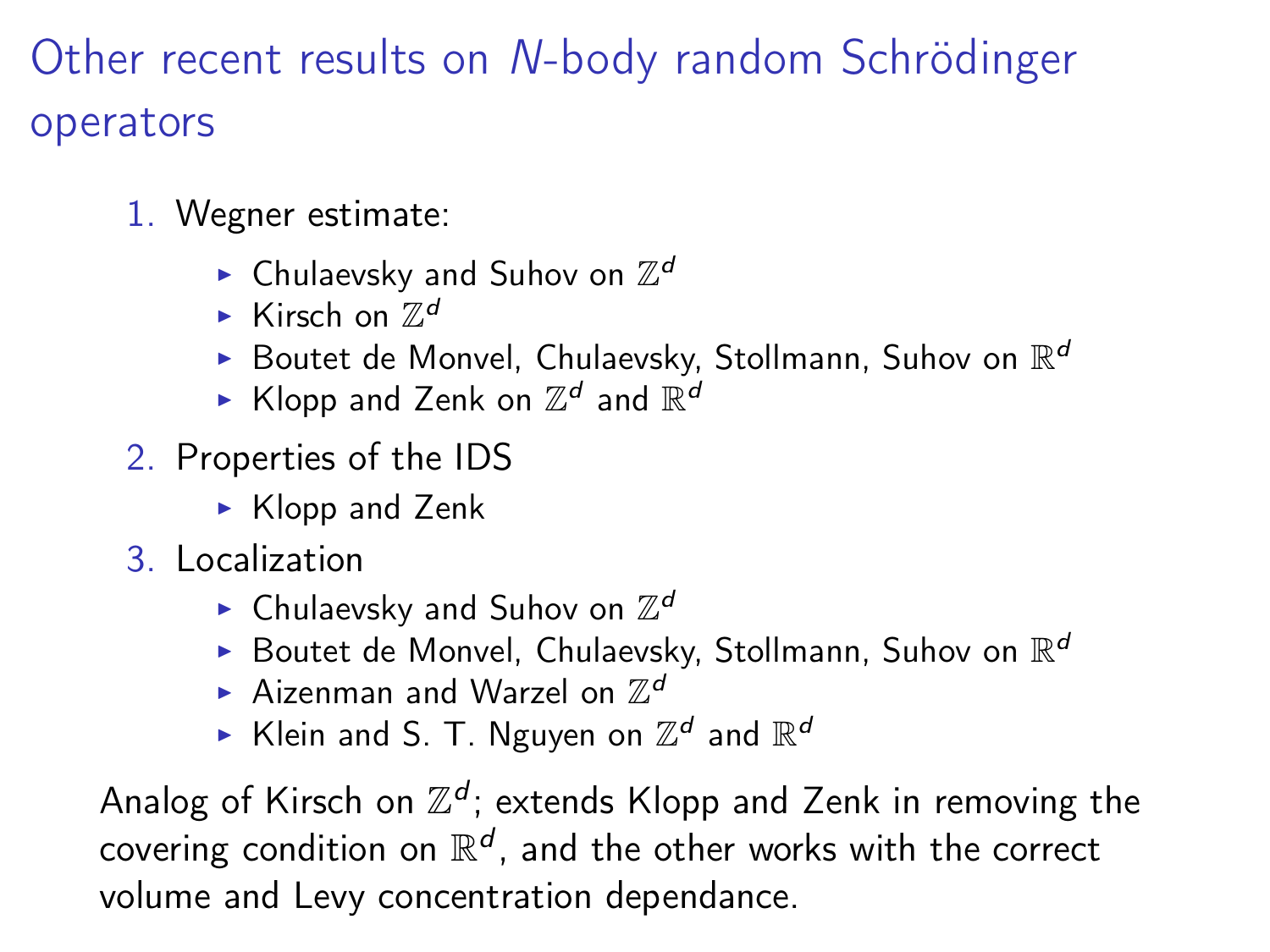# Scale-free unique continuation principle for spectral projectors-1

A result of Klein (CMP, 2013):

- 1. Hamiltonian:  $H = -\Delta + V$  be a self-adjoint Schrödinger operator on  $L^2(\mathbb{R}^D)$ , where  $V$  is a bounded potential.
- 2. Let  $\Lambda_{\mathsf{L}}(\mathsf{x}_0) \subset \mathbb{R}^D$  be a rectangle so that  $L_i$  are large enough.
- 3. Potential: Fix  $\delta\in]0,1/2]$  and let  $\{y_j\}$ , for  $j\in\mathbb{Z}^D$  be points so that  $B_\delta(y_j)\subset \Lambda_1(j)$  for all  $j\in \mathbb{Z}^D$ .
- 4. Define a nonnegative potential  $\mathcal{W}_{\Lambda_{\mathsf{L}}(x_0)}(x)$  by

$$
W_{\Lambda_{L}(x_{0})}(x) = \sum_{j:\Lambda_{1}(j)\subset\Lambda_{L}(x_{0})}\chi_{B_{\delta}(y_{j})}(x) \geq 0.
$$
 (2)

5. For any  $E_0 > 0$ , define a constant  $K = K(V, E_0) = 2||V||_{\infty} + E_0.$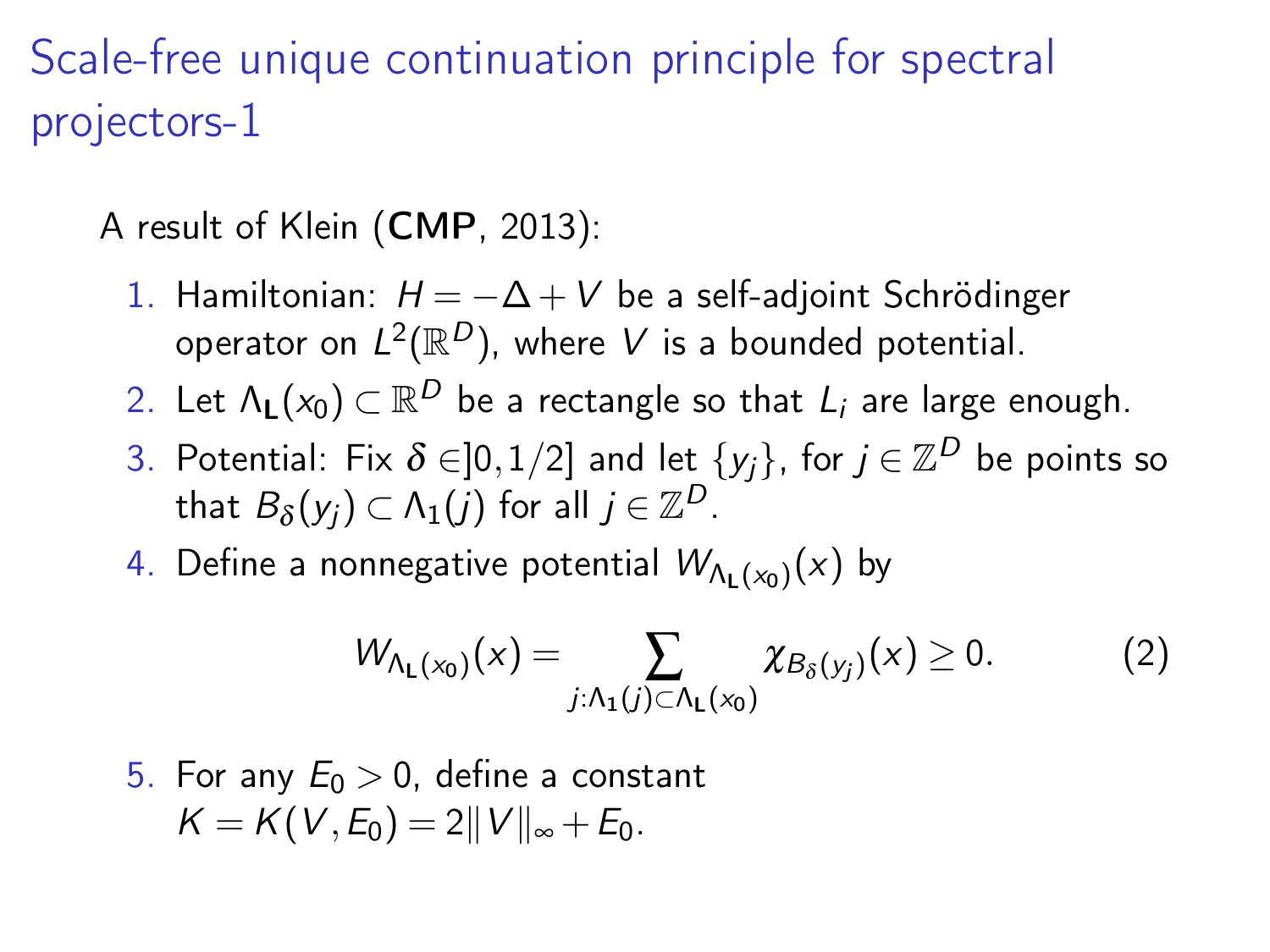Scale-free unique continuation principle for spectral projectors-2

### Theorem (Klein)

There exists a finite positive constant  $M_D > 0$ , such that, if we define a constant  $\gamma = \gamma(D,K,\delta) > 0$  by

$$
\gamma^2 = (1/2)e^{M_D(1 + K^{2/3})},\tag{3}
$$

Let  $E_{\Lambda}(I)$  be the spectral projector for  $H_{\Lambda_1(x_0)}$  and interval I. Then for any closed interval  $I \subset ]-\infty, E_0]$ , with  $|I| < 2\gamma$ , we have

$$
E_{\Lambda}(I)W_{\Lambda_L(x_0)}E_{\Lambda}(I)\geq \gamma^2E_{\Lambda}(I).
$$

- $\blacktriangleright$  Improves a result of Rojas-Molina and Veselić who proved the result for eigenfunctions rather than spectral projectors
- $\triangleright$  Based on a quantitative UCP result of Bourgain and Kenig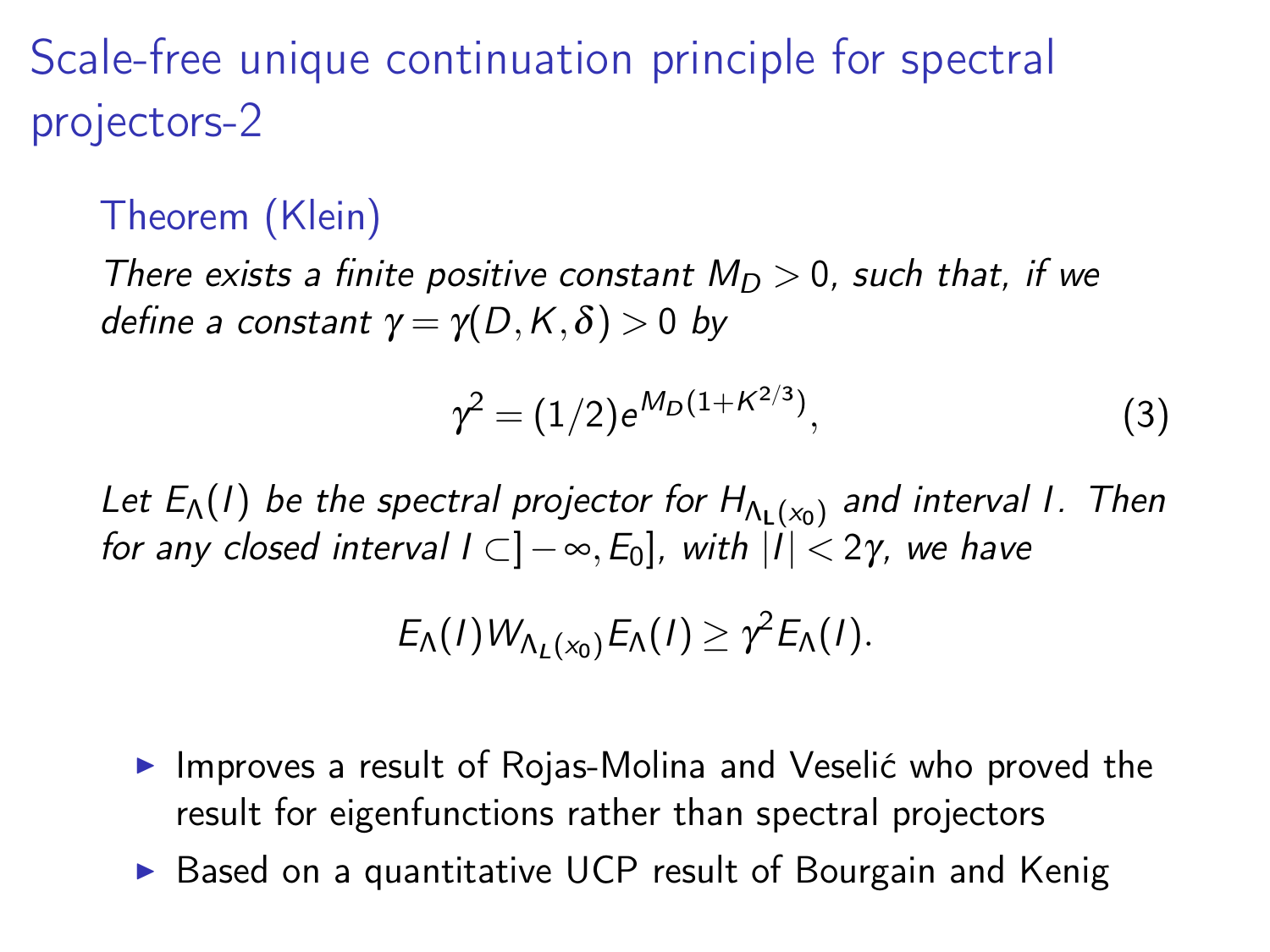# sfUCPSP for N-body random Schrödinger operators-1

*N*-particle random potential  $V_{\omega}^{(N)}$  on  $L^2(\mathbb{R}^{Nd})$ :

<span id="page-11-0"></span>
$$
V_{\omega}^{(N)}(x_1,\ldots,x_N)=V_{\omega}(x_1)\times 1\times\cdots\times 1+\cdots+1\times 1\times\cdots\times V_{\omega}(x_N),
$$
\n(4)

where

<span id="page-11-1"></span>
$$
V_{\omega}(x_i) = \sum_{j \in \mathbb{Z}^d} \omega_j u(x_i - y_j), \quad x_i, y_j \in \mathbb{R}^d. \tag{5}
$$

Denote by  $\tilde{V}^{(N)}$ , respectively,  $\tilde{V}$ , the Anderson potentials [\(4\)](#page-11-0), respectively, [\(5\)](#page-11-1), with all random variables set equal to one. For example,

$$
\tilde{V}(x_i) = \sum_{j\in\mathbb{Z}^d} u(x_i - y_j), \ \ x_i, y_j \in \mathbb{R}^d.
$$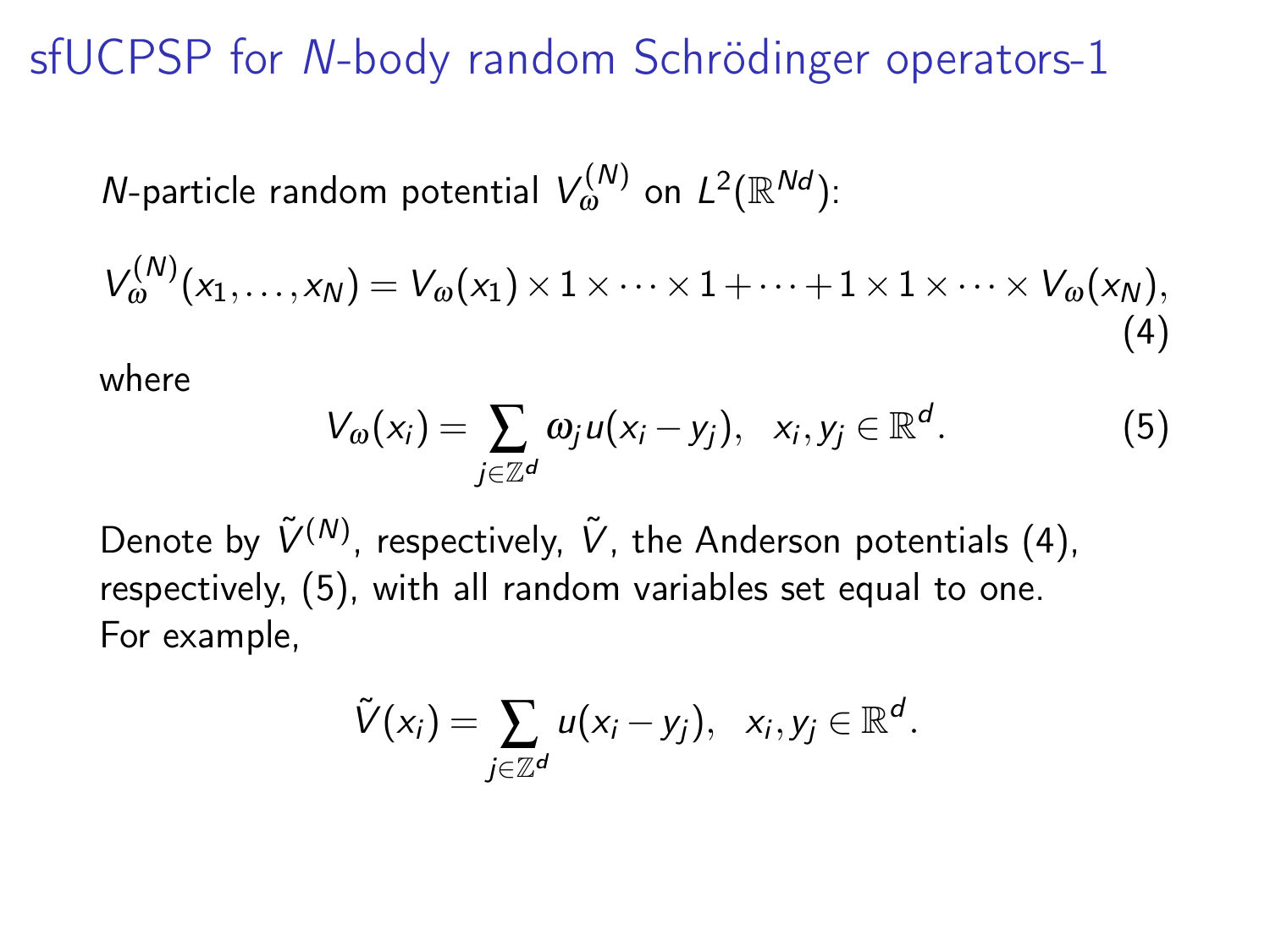sfUCPSP for N-body random Schrödinger operators-2

## Theorem

- $\blacktriangleright$  Let  $H_{\omega,N}^{\Lambda}$  be the restriction to  $\Lambda$  of the N-body Schrödinger operator with a bounded N-body potential U and random potential  $V^{(N)}_{\omega}$ .
- $\blacktriangleright$  Let  $\tilde{V}^{(N)}_{\Lambda}$  $\Lambda^{(N)}$  be the random N-body potential obtained from  $V_{\omega}^{(N)}|\Lambda$  with all  $\omega_j=1$ .

For any  $E_0 > 0$ , let  $\gamma \equiv \gamma(d, N, U, u, E_0) > 0$  be the constant in the sfUCPSP depending on  $E_0$ , the dimension d, the N-body potential U, particle number  $N > 1$ , and the single-site potential u, but independent of Λ.

Then, for any interval  $I \subset (-\infty, E_0]$  with  $|I| \leq 2\gamma$ , we have

$$
E_{\Lambda}^{(N)}(I)\tilde{V}_{\Lambda}^{(N)}E_{\Lambda}^{(N)}(I)\geq N\gamma^2E_{\Lambda}^{(N)}(I).
$$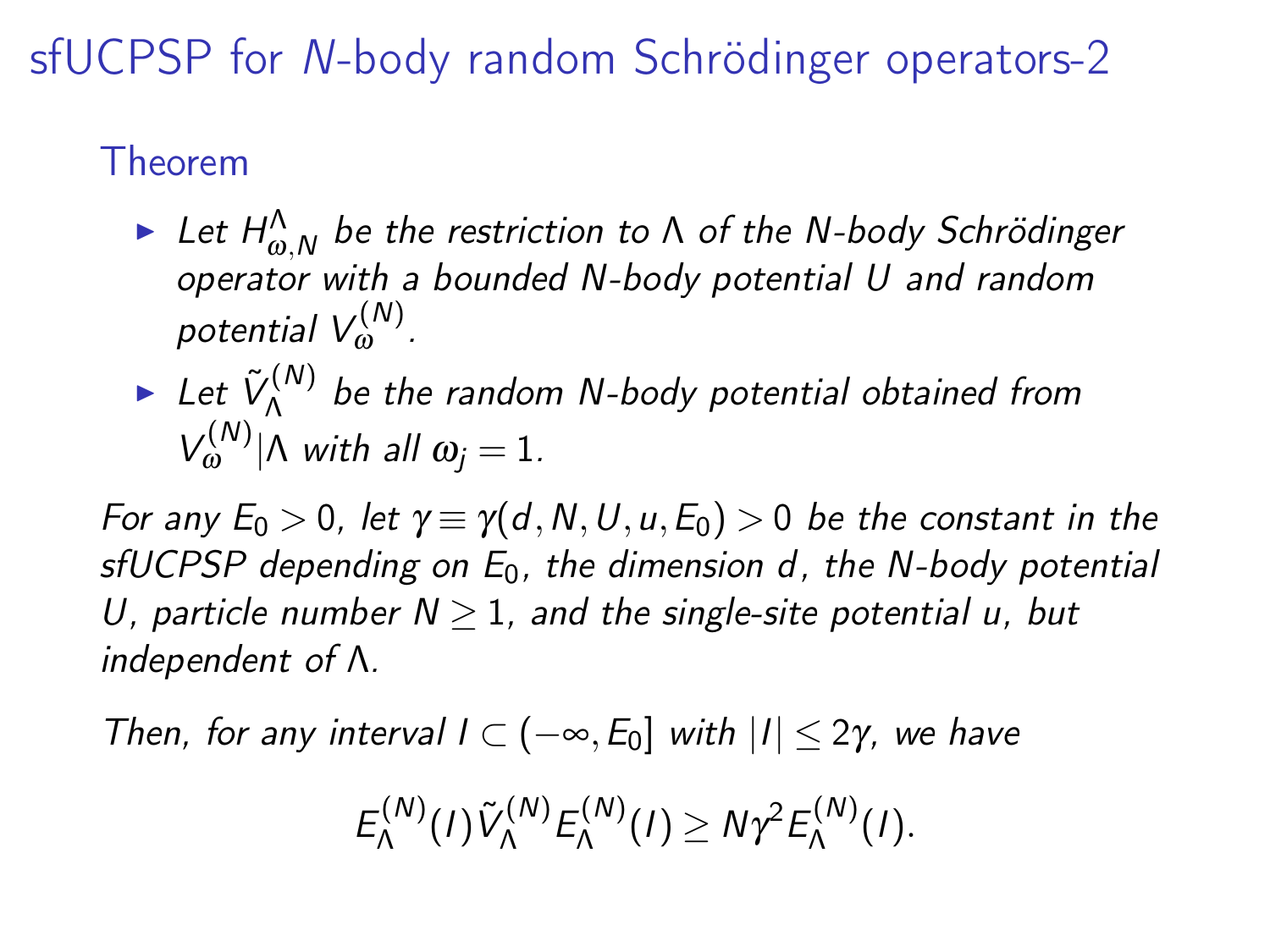sfUCPSP for N-body random Schrödinger operators-3

The single-site potential  $u$  is chosen so that  $u(x)\geq \varepsilon \chi_{\Lambda_\ell(0)}(x)$ , for  $\mathsf{x} \in \mathbb{R}^{\mathcal{d}}$ . Suppose  $0 < \delta \leq \ell$  so  $B_\delta(\mathsf{y}_j) \subset \mathsf{\Lambda}_{\ell} (j).$ 

Basic idea:

$$
\tilde{V}_{\Lambda}^{(N)}(x_1,...,x_N) = \sum_{i=1}^N \tilde{V}_{\Lambda_i}(x_i)
$$
\n
$$
= \sum_{i=1}^N \left( \sum_{y_{j_i} \in \tilde{\Lambda}_{L_i}} u(x_i - y_{j_i}) \right)
$$
\n
$$
\geq \sum_{i=1}^N \left( \sum_{j_i \in \tilde{\Lambda}_{L_i}} \chi_{B(y_{j_i}, \delta)}(x_i) \right)
$$
\n
$$
\geq N \sum_{j \in \tilde{\Lambda}} \chi_{\Lambda_{\delta}(y_j)}(x_1,...,x_N),
$$

where 
$$
y_j = (y_{j_1}, \ldots, y_{j_N})
$$
 and  $\tilde{\Lambda} = \Lambda \cap \mathbb{Z}^{Nd}$ .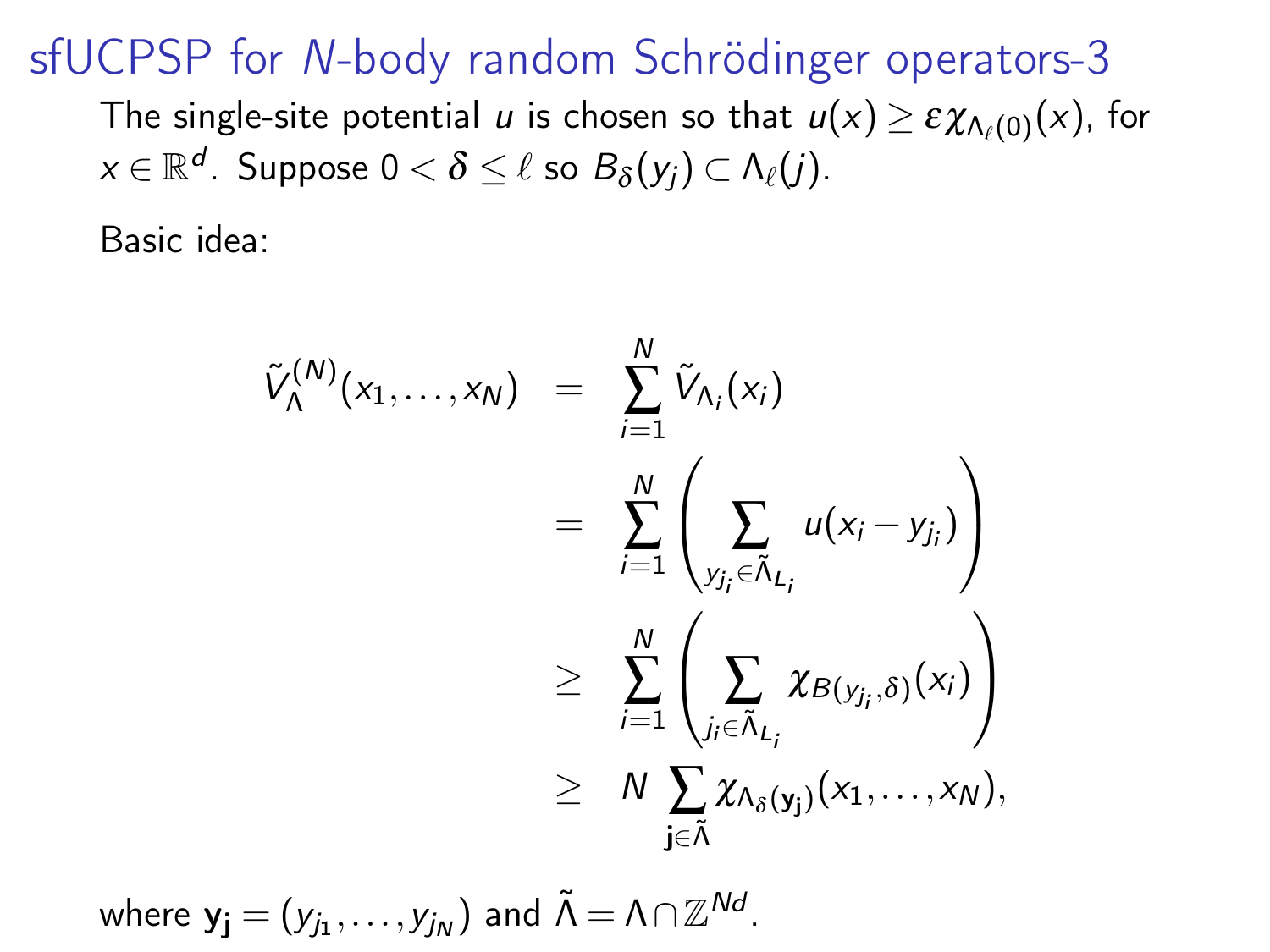For a small energy interval  $\Delta$  we must estimate from above:

$$
\mathbb{P}\{\sigma(H^{\Lambda}_{\omega,N})\cap\Delta\neq\emptyset\}\leq \mathbb{E}\{\textit{Tr}E^{(N)}_{\Lambda}(\Delta)\}.
$$

- $\blacktriangleright$  sfUCPSP involving the spectral projectors for  $H^\Lambda_{N,\omega}$
- $\blacktriangleright$  Allows improvement of Combes, Hislop, Klopp Use sfUCPSP twice:

$$
\mathbb{E}\lbrace TrE_{\Lambda}^{(N)}(\Delta)\rbrace \leq (N\gamma^2)^{-1}\mathbb{E}\lbrace TrE_{\Lambda}^{(N)}(\Delta)\tilde{V}_{\Lambda}^{(N)}\rbrace \leq (N\gamma^2)^{-2}\mathbb{E}\lbrace TrE_{\Lambda}^{(N)}(\Delta)\tilde{V}_{\Lambda}^{(N)}E_{\Lambda}^{(N)}(\Delta)\tilde{V}_{\Lambda}^{(N)}\rbrace
$$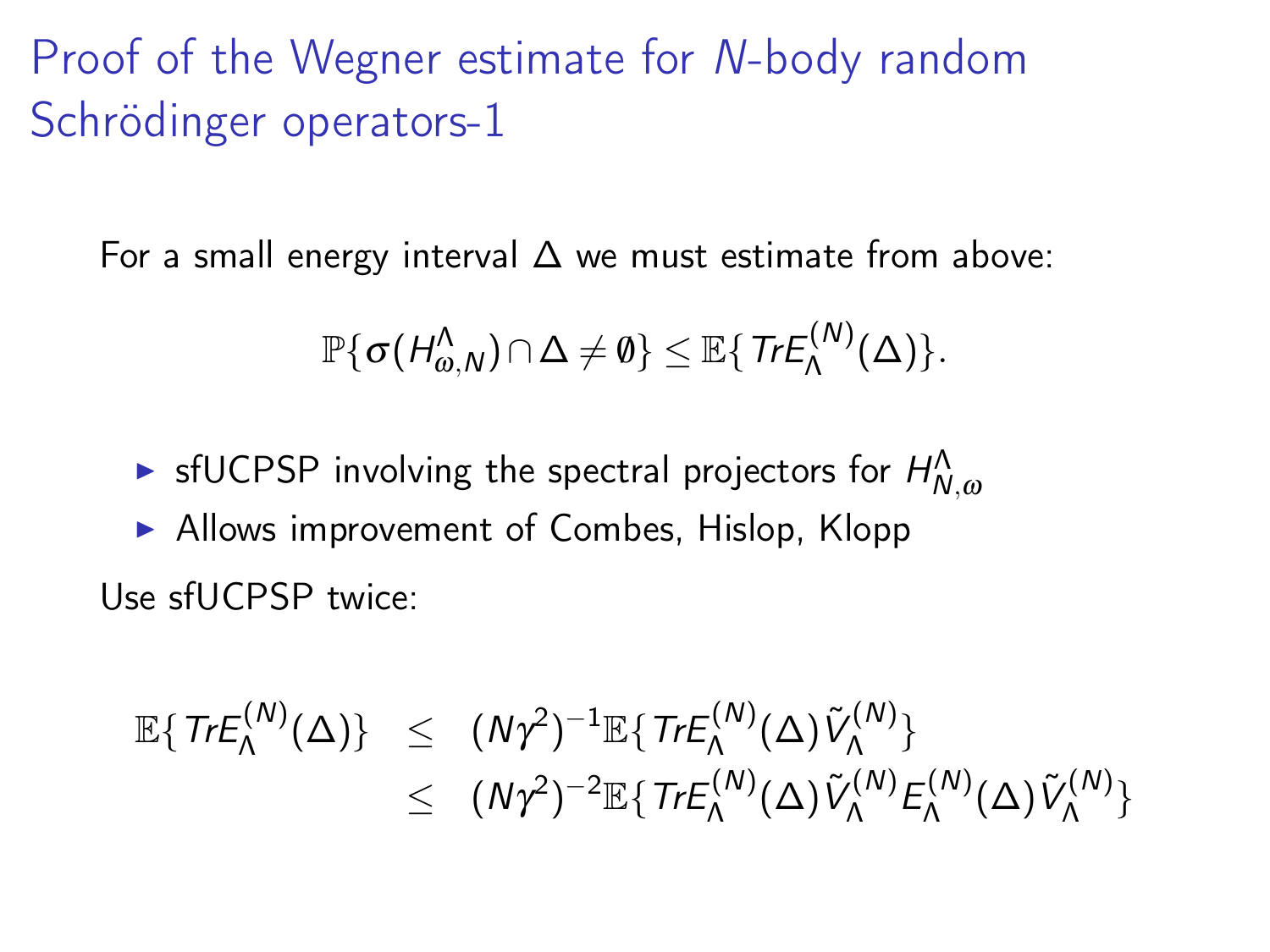Use positivity:

$$
\mathbb{E}\left\{\operatorname{Tr}\mathsf{E}_{\Lambda}^{(N)}(\Delta)\right\}\\\leq (E_0+M)(N\gamma^2)^{-2}\mathbb{E}\left\{\operatorname{Tr}\mathsf{E}_{\Lambda}^{(N)}(\Delta)\tilde{V}_{\Lambda}^{(N)}(H_{0,N}^{\Lambda}+M)^{-1}\tilde{V}_{\Lambda}^{(N)}\right\}.
$$

We must estimate:

$$
\mathbb{E}\{\textit{Tr}E_{\Lambda}^{(N)}(\Delta)\tilde{V}_{\Lambda}^{(N)}(H_{0,N}^{\Lambda}+M)^{-1}\tilde{V}_{\Lambda}^{(N)}\}
$$

#### Main tools

- 1. Spectral averaging result of Combes, Hislop, Klopp (2007):
- 2. Exponential decay of the resolvent localized between disjoint regions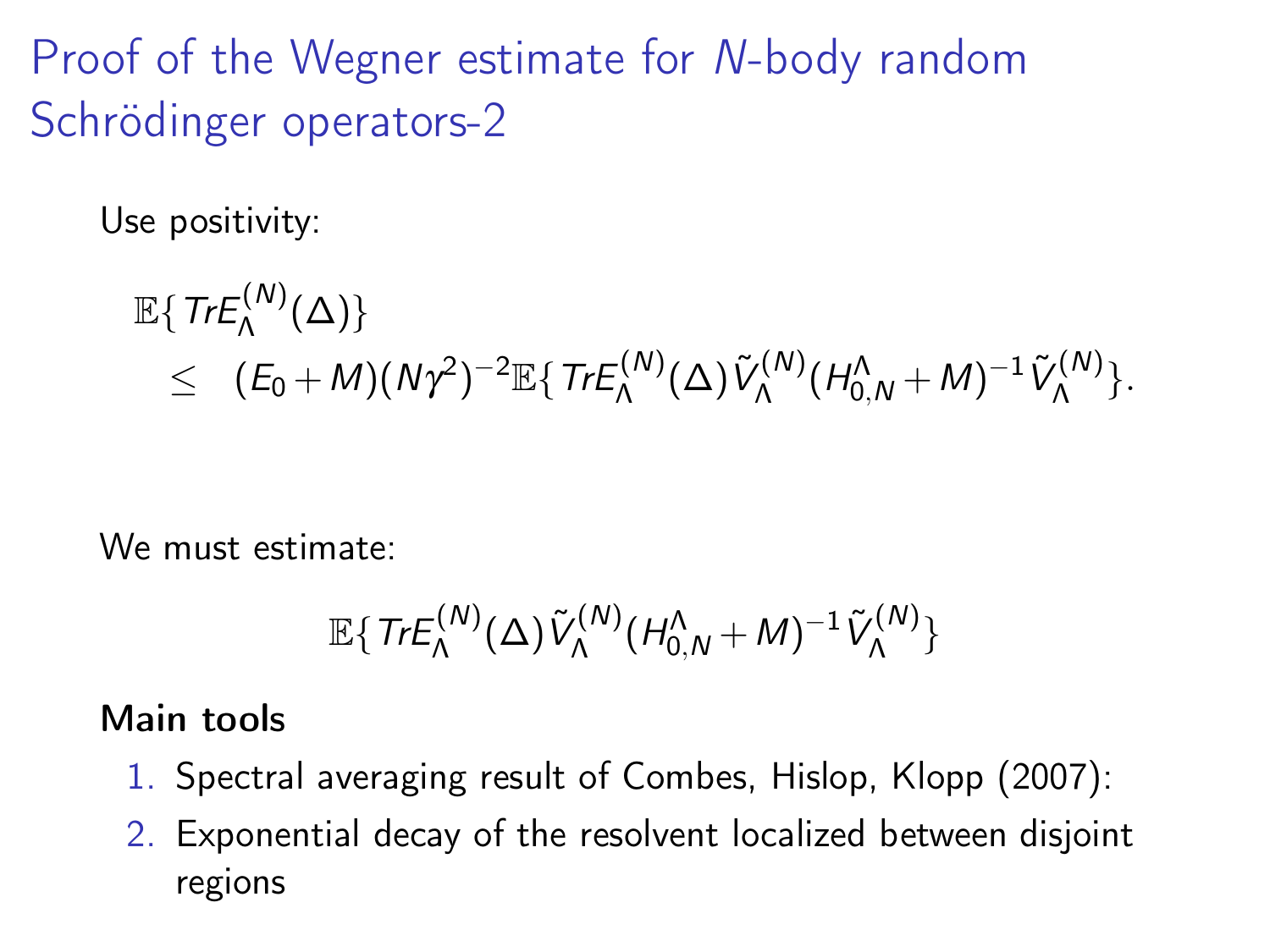### Spectral Averaging:

#### Lemma

Let  $\mathsf{y}_{\mathbf{j}} \equiv (y_{j_i}, \ldots, y_{j_{\mathsf{N}}}) \in \mathbb{R}^{\mathsf{N} d}$  and let  $\mathsf{\Phi}_{\mathsf{y}_{\mathbf{j}}}$  be a nonnegative compactly supported function with support in a ball around y<sup>j</sup> . Let K be a non-random bounded operator so that Φ<sub>yj</sub>KΦ<sub>yk</sub> is trace class. Let  $E_{\Lambda}(\Delta)$  be the random spectral projector for a random Schrödinger operator restricted to Λ. We then have

$$
\mathbb{E}\{\mathrm{Tr}E_{\Lambda}(\Delta)\Phi_{\mathbf{y}_{j}}K\Phi_{\mathbf{y}_{k}}\}\leq 8s(|\Delta|)\|\Phi_{\mathbf{y}_{j}}K\Phi_{\mathbf{y}_{k}}\|_{1},
$$
 (6)

where  $s(\cdot)$  is the Levy concentration.

Reduces the problem to finding suitable  $K$  and computing  $\|\Phi_{\mathbf{y_j}}K\Phi_{\mathbf{y_k}}\|_1$ . This is obtained by expanding the potentials  $\tilde{V}^{(N)}_\Lambda$ <sup>((Ν)</sup>.<br>Λ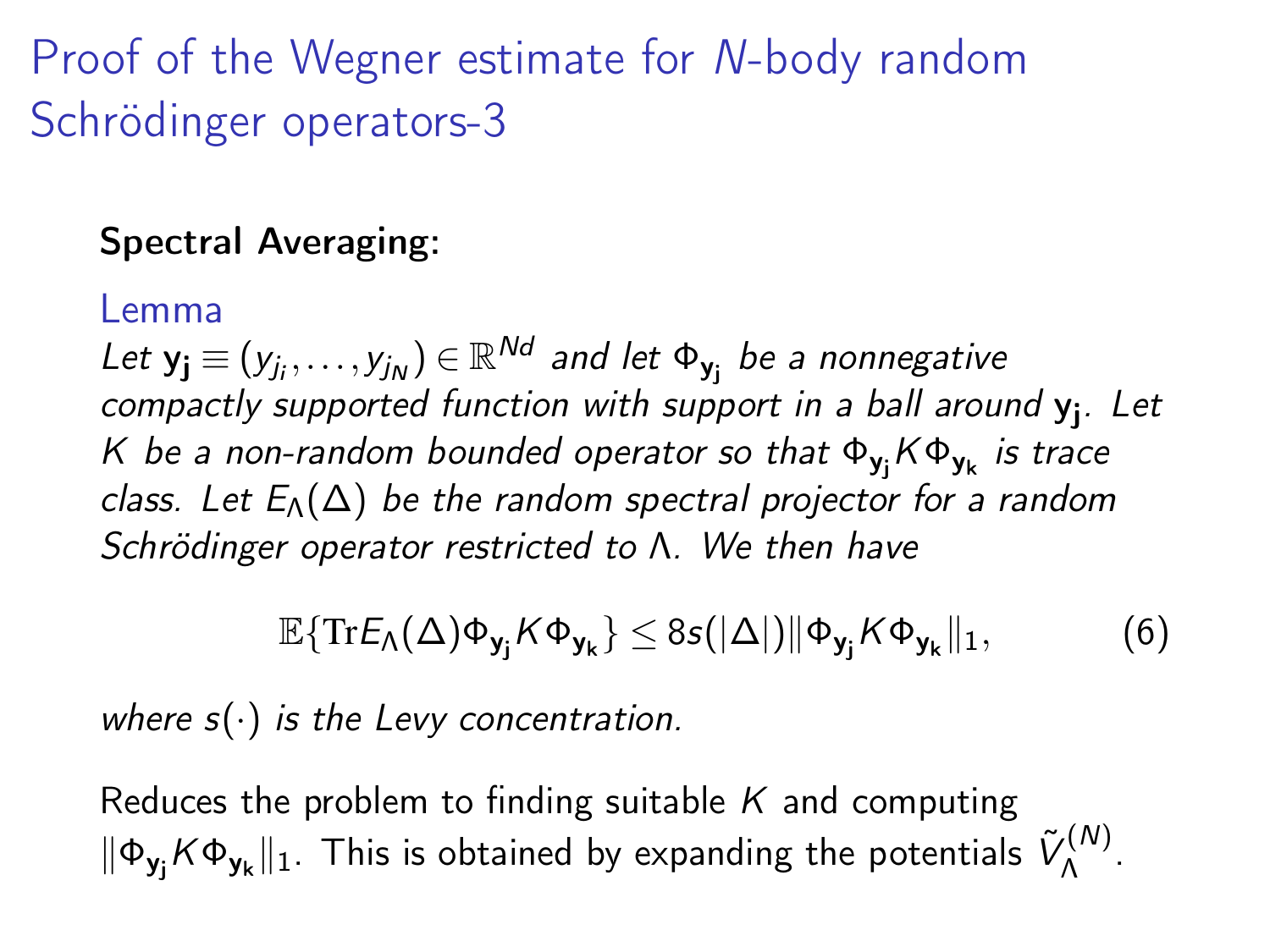### Exponential decay of the localized resolvent:

Resolvents localized between functions with disjoint supports exhibit exponential decay:

#### Lemma

Suppose that  $\chi_1$  and  $\chi_2$  are two functions with disjoint and compact supports in  $\Lambda \subset \mathbb{R}^{Nd}$  and  $d_{12}$  is the distance between their supports. There exist finite, positive constants  $A_{12}, \alpha > 0$ , depending on  $H_{0,N}$  and M, so that

$$
\|\chi_1(H_{0,N}^{\Lambda}+M)^{-1}\chi_2\|_1\leq A_{12}e^{-\alpha d_{12}}.\tag{7}
$$

Proof of these known results follows from the Combes-Thomas method.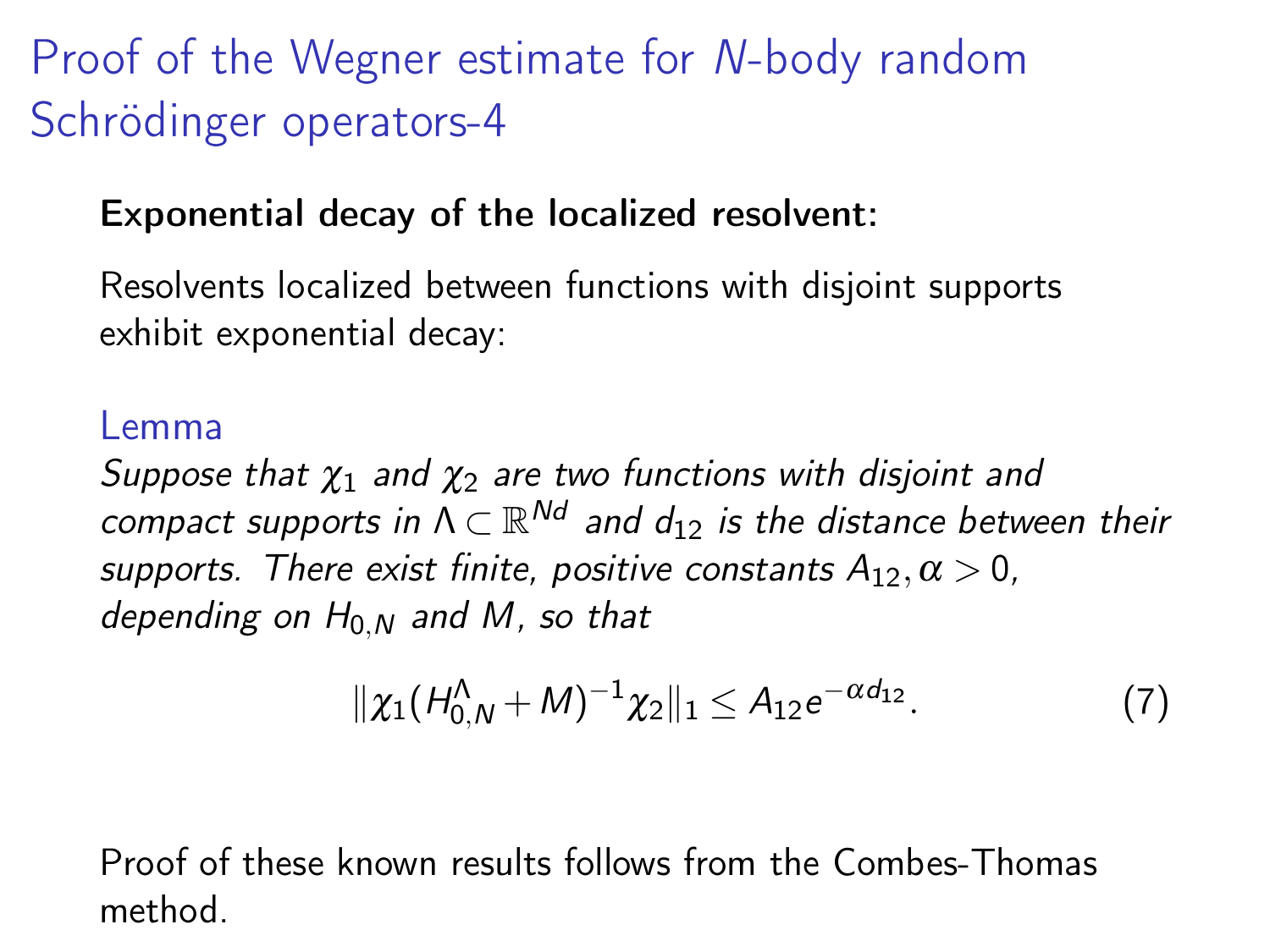## Two region Wegner estimates-1

These were introduced by Chulaevsky and Suhov. These estimates relate the eigenvalues of the local Hamiltonians associated with two regions that are sufficiently separated. The potentials associated with such regions need not be independent.

Projections:

- $\blacktriangleright$  Let  $\Pi_j: \mathbb{R}^{Nd} \to \mathbb{R}^d$  be the projection onto the  $j^{\text{th}}$ -coordinate.
- $\blacktriangleright$  For an N-particle rectangle  $\Lambda\subset\mathbb{R}^{Nd}$ , the set  $\Pi_j\Lambda$  is the  $j^\text{th}$ -component rectangle of  $\Lambda$  in  $\mathbb{R}^d$ .
- $\blacktriangleright$   $\Pi\Lambda$  is the subset of  $\mathbb{R}^d$  defined by

$$
\Pi \Lambda \equiv \bigcup_{j=1}^{N} \Pi_j \Lambda \subset \mathbb{R}^d. \tag{8}
$$

► For a subset  $\mathscr{J} \subset \{1,\ldots,N\}$ , we define

$$
\Pi_{\mathscr{J}} \Lambda = \bigcup_{j \in \mathscr{J}} \Pi_j \Lambda \subset \mathbb{R}^d. \tag{9}
$$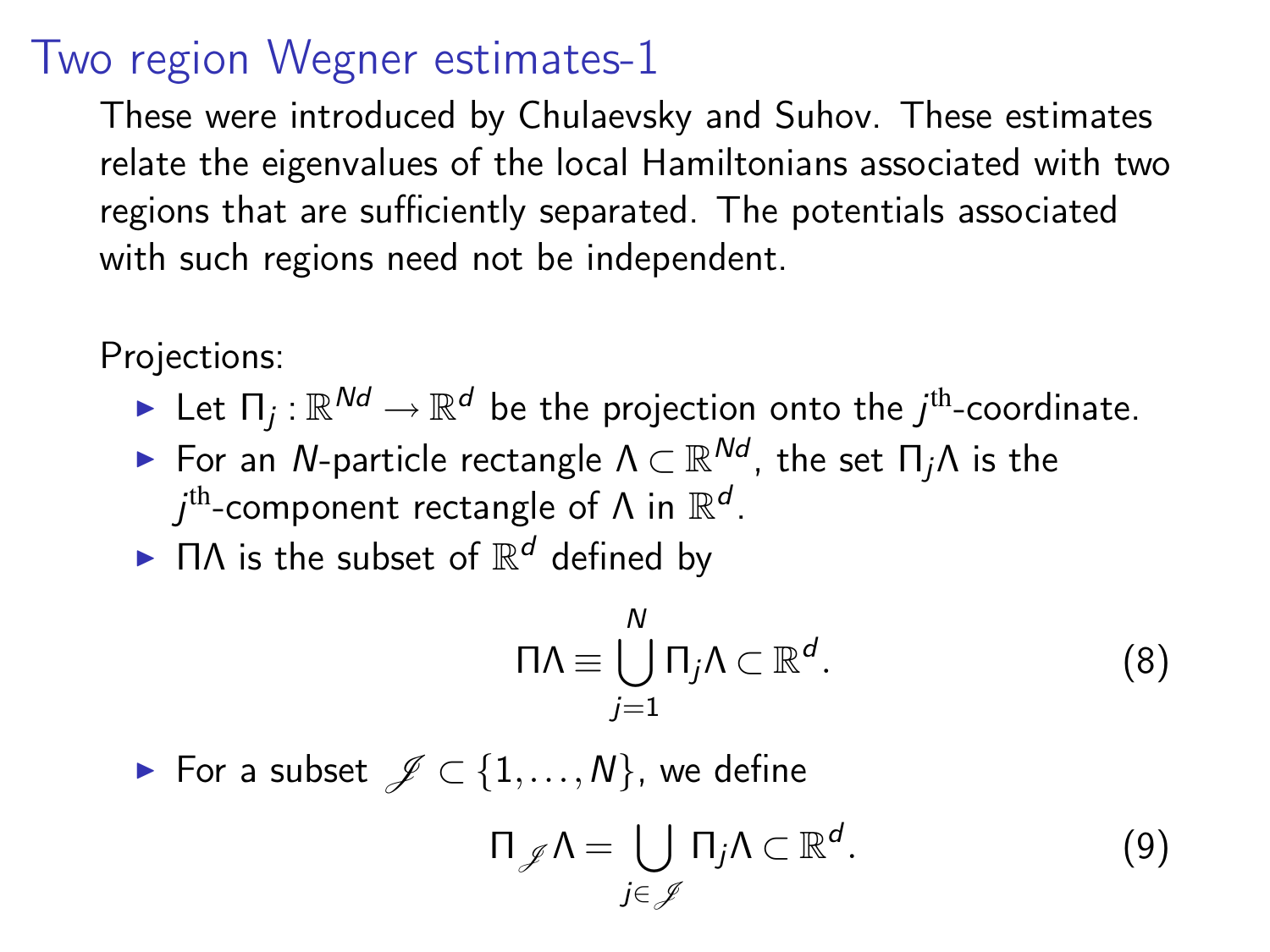Two region Wegner estimates-2

### Definition

Two rectangles  $\Lambda, \Lambda^\prime \subset \mathbb{R}^{Nd}$  are  $\mathsf{partially}$  separated if there exists a nonempty subset  $\mathcal{J} \subset \{1,\ldots,N\}$  of indices so that either

 $\Pi_{\mathscr{J}} \Lambda \cap \left[\Pi_{\mathscr{J}} \circ \Lambda \cup \Pi \Lambda' \right] = \emptyset,$ 

or

$$
\Pi_{\mathscr{J}}\Lambda'\cap\big[\Pi_{\mathscr{J}^c}\Lambda'\cup\Pi\Lambda\big]=\emptyset.
$$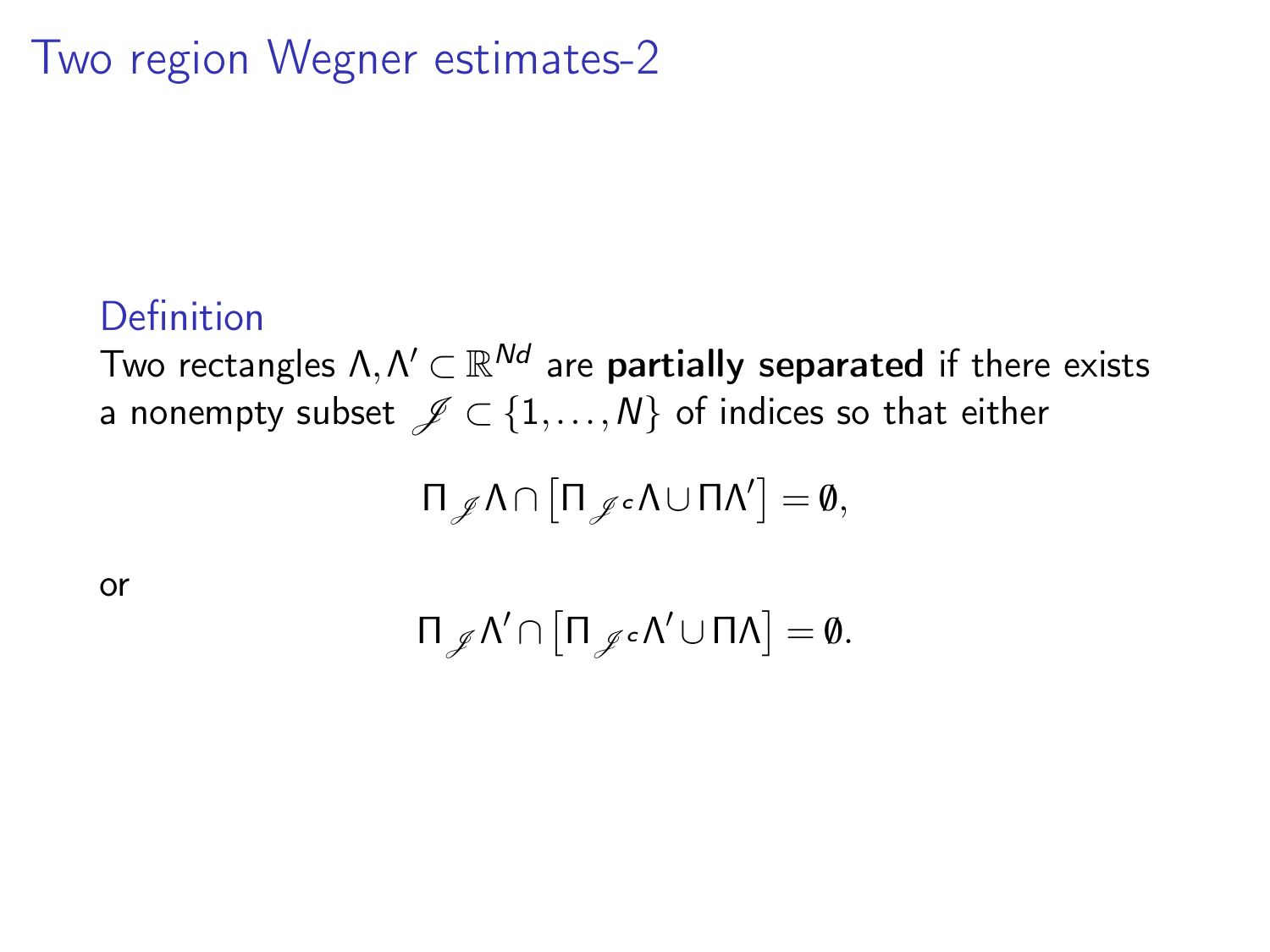## Two region Wegner estimates-3

The notion of partial separation guarantees that there are random variables in one rectangle that are independent of the random variables in the second rectangle.

#### Theorem

Let  $H_{\omega,N}^{\wedge}$  be an N-particle Hamiltonian restricted to an N-particle rectangle Λ. Let  $I_0 \subset (-\infty, E_0]$  be an energy interval for any  $E_0 > 0$ fixed. If A and N' are two partially separated N-particle rectangles, then for any  $\varepsilon > 0$ ,

$$
\mathbb{P}\{\text{dist }(\sigma(H^{\Lambda}_{\omega,N})\cap I_0, \sigma(H^{\Lambda'}_{\omega,N})\cap I_0)<\varepsilon\}
$$

 $\leq C_W C(E_0, d, N, u, U) E_0^d |\Lambda'| |\Lambda| s(2\varepsilon),$ 

where the constant  $C(E_0,d,N,u,U)$  is as in the Wegner estimate and  $C_W$  is the constant from Weyl's law.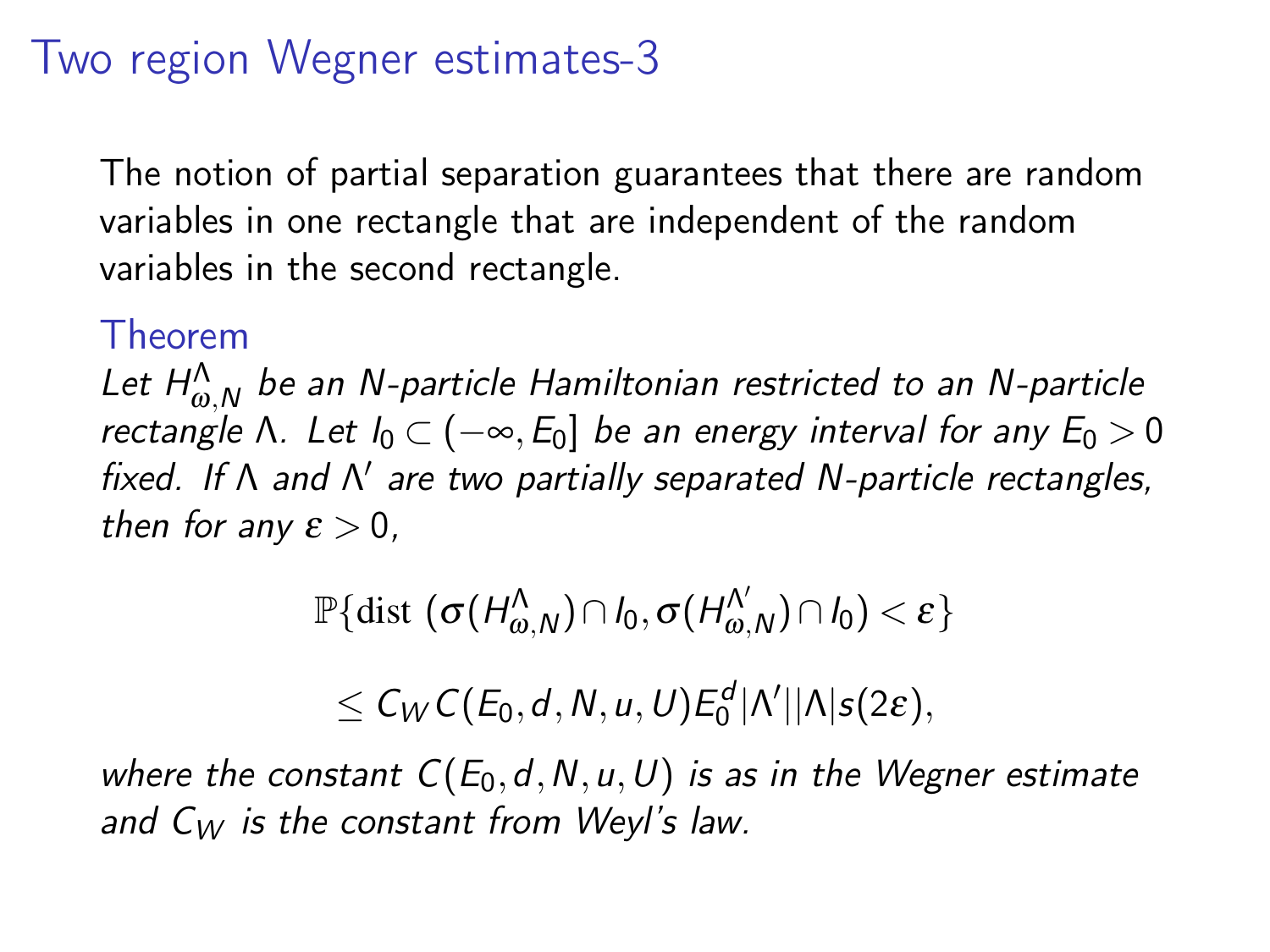# Application to Delone-Anderson Model

# Definition

For positive constants  $0 < m < M < \infty$ , an  $(m, M)$  Delone set  $\mathsf{\Gamma}_{m,M}$  is a discrete subset  $\{z_j\}\subset\mathbb{R}^d$  so that

- 1. Any cube of side-length  $m$  contains no more that one point,
- 2. Any cube of side length M contains at least one point.

Lattice  $M\mathbb{Z}^d$  contains at least one point in each basic cube of side length M.

Decompose  $\Gamma_{m,M} = \Gamma_1 \cup \Gamma_2$ , with  $\{y_i\} \subset \Gamma_1$  so  $y_i \in \Lambda_M(i)$ .

Decompose  $V_{\omega}$  into two pieces according to  $\Gamma_1$  and  $\Gamma_2$ .

Treat the piece obtained by summing over  $z_i \in \Gamma_1$  according to the sfUCPSP.